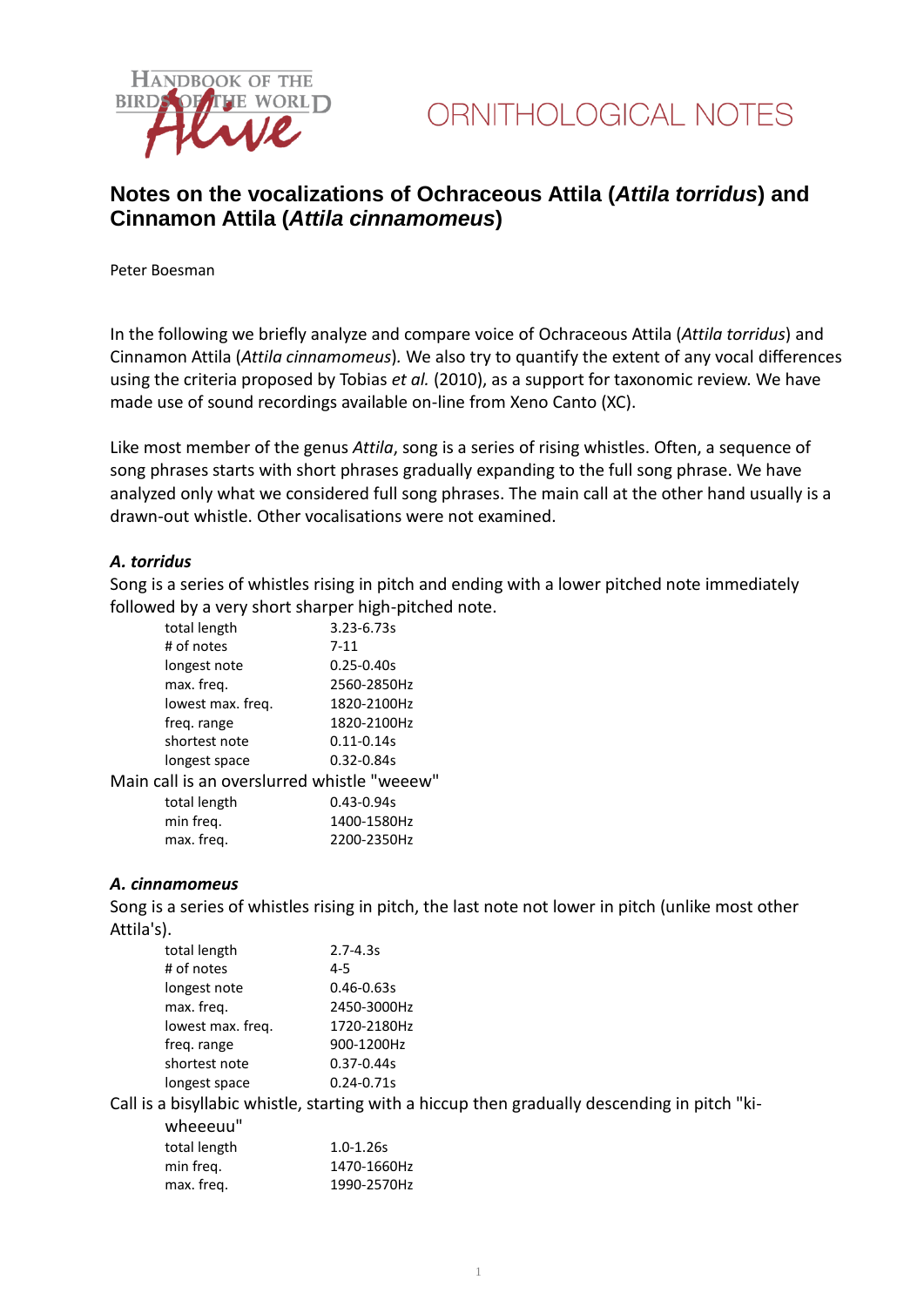**HANDBOOK OF THE BIRE** WORLD

# ORNITHOLOGICAL NOTES



Figure 1: typical song and call of Ochraceous Attila *A. torridus* (top) and Cinnamon Attila *A. cinnamomeus* (bottom)

While song is structurally similar, there are clear differences (Fig. 1): Song phrase of *A. torridus* has more notes (score 2) which are shorter (score 3), has a larger frequency range (score 3) and ends with a short note unlike *cinnamomeus*. Call of *A. torridus* also quite different, a shorter overslurred whistle (score 2). When applying Tobias criteria, this leads to a total vocal score of 6.

This note was finalized on 16th July 2015, using sound recordings available on-line at that moment. We would like to thank in particular the many sound recordists who placed their recordings for this species on XC.

### **References**

Tobias, J.A., Seddon, N., Spottiswoode, C.N., Pilgrim, J.D., Fishpool, L.D.C. & Collar, N.J. (2010). Quantitative criteria for species delimitation. *Ibis* 152(4): 724–746.